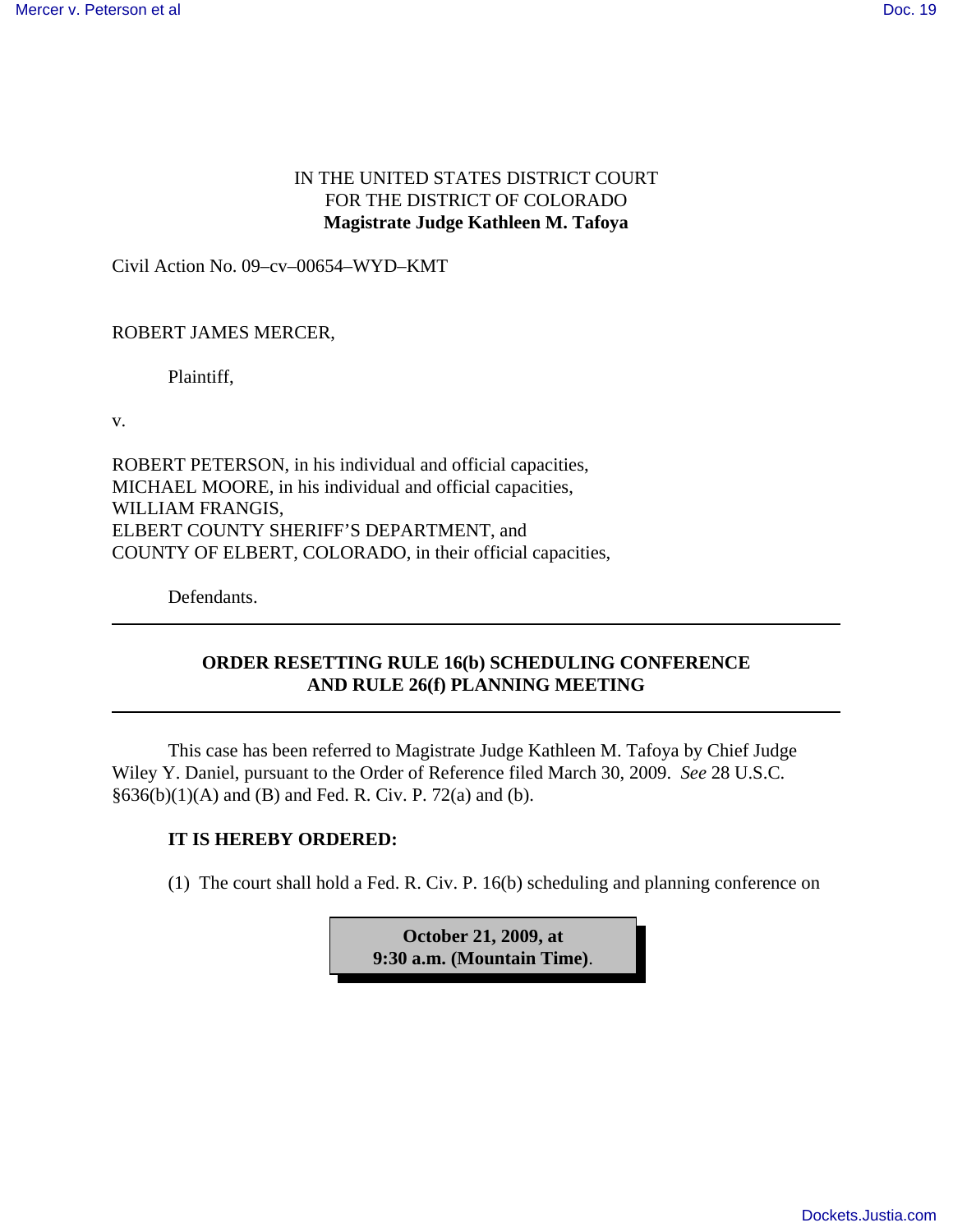The conference shall be held in Courtroom C-201, Second Floor, of the Byron Rogers U.S. Courthouse, 1929 Stout Street, Denver, Colorado. If this date is not convenient for any party<sup>1</sup>, he or she shall file a motion to reschedule the conference to a more convenient time. **Please remember that anyone seeking entry into the Byron Rogers United States Courthouse will be required to show valid photo identification. See D.C.COLO.LCivR 83.2B.**

A copy of instructions for the preparation of a scheduling order and a form scheduling order can be downloaded from the Court's website at www.co.uscourts.gov/forms-frame.htm (Click on "Civil Forms" in the blue box at the top of the screen and scroll down to the bold heading "Standardized Order Forms"). Parties shall prepare the proposed scheduling order in accordance with the Court's form.

The parties shall submit their proposed scheduling order, pursuant to District of Colorado Electronic Case Filing ("ECF") Procedures V.L., on or before:

> **5:00 p.m. (Mountain Time) on October 14, 2009.**

Attorneys and/or *pro se* parties not participating in ECF shall submit their proposed scheduling order on paper to the Clerk's Office. However, if any party in the case is participating in ECF, it is the responsibility of that party to submit the proposed scheduling order pursuant to the District of Colorado ECF Procedures.

The plaintiff shall notify all parties who have not yet entered an appearance of the date and time of the scheduling/planning conference, and shall provide a copy of this Order to those parties.

(2) In preparation for the scheduling/planning conference, the parties are directed to confer in accordance with Fed. R. Civ. P. 26(f), on or before:

**September 30, 2009.**

The court strongly encourages the parties to meet face to face, but should that prove impossible, the parties may meet by telephone conference. All parties are jointly responsible for arranging and attending the Rule 26(f) meeting.

<sup>&</sup>lt;sup>1</sup>The term "party" as used in this Order means counsel for any party represented by a lawyer, and any *pro se* party not represented by a lawyer.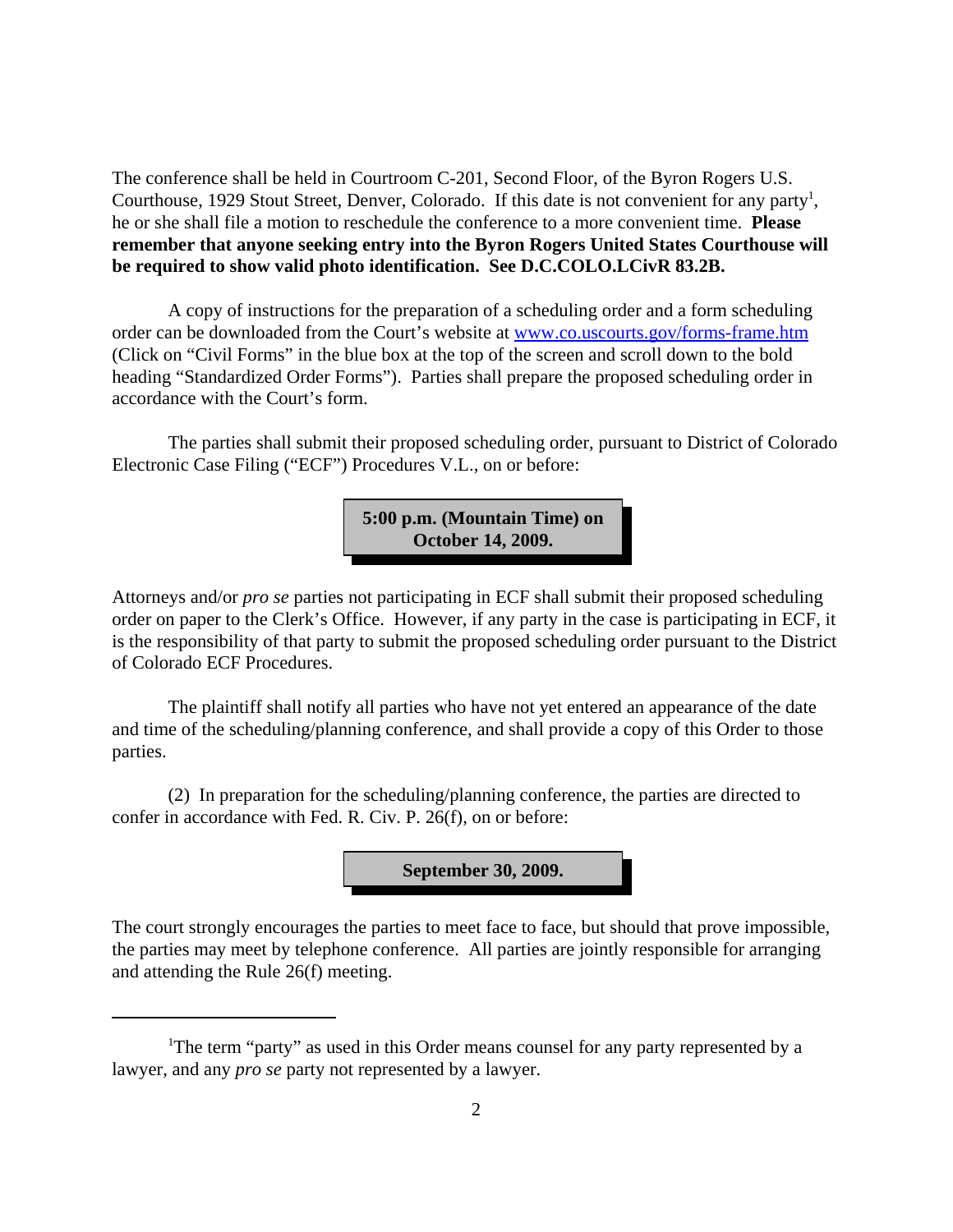During the Rule 26(f) meeting, the parties shall discuss the nature and basis of their claims and defenses and the possibilities for a prompt settlement or resolution of the case, make or arrange for the disclosures required by Fed. R. Civ. P. 26(a)(1), and develop their proposed scheduling/discovery plan. The parties should also discuss the possibility of informal discovery, such as conducting joint interviews with potential witnesses, joint meetings with clients, depositions via telephone, or exchanging documents outside of formal discovery.

In those cases in which: (i) the parties' substantive allegations involve extensive computer-generated records; (ii) a substantial amount of disclosure or discovery will involve information or records in electronic form (*i.e.,* e-mail, word processing, databases); (iii) expert witnesses will develop testimony based in large part on computer data and/or modeling; or (iv) any party plans to present a substantial amount of evidence in digital form at trial, the parties shall confer regarding steps they can take to preserve computer records and data, facilitate computer-based discovery and who will pay costs, resolve privilege issues, limit discovery costs and delay, and avoid discovery disputes relating to electronic discovery. The parties shall be prepared to discuss these issues, as appropriate, in the proposed Scheduling Order and at the scheduling and planning conference.

These are the minimum requirements for the Rule 26(f) meeting. The parties are encouraged to have a comprehensive discussion and are required to approach the meeting cooperatively and in good faith. The parties are reminded that the purpose of the Rule 26(f) meeting is to expedite the disposition of the action, discourage wasteful pretrial activities, and improve the quality of any eventual trial through more thorough preparation. The discussion of claims and defenses shall be a substantive, meaningful discussion.

The parties are reminded that pursuant to Fed. R. Civ. P. 26(d), no discovery shall be sought prior to the Rule 26(f) meeting.

(3) The parties shall comply with the mandatory disclosure requirements of Fed. R. Civ. P.  $26(a)(1)$  on or before:



Counsel and parties are reminded that mandatory disclosure requirements encompass computerbased evidence which may be used to support claims or defenses. Mandatory disclosures must be supplemented by the parties consistent with the requirements of Fed. R. Civ. P. 26(e). Mandatory disclosures and supplementation are not to be filed with the Clerk of the Court.

(5) All parties are expected to be familiar with the United States District Court for the District of Colorado Local Rules of Practice (D.C.COLO.LCivR.). Copies are available from